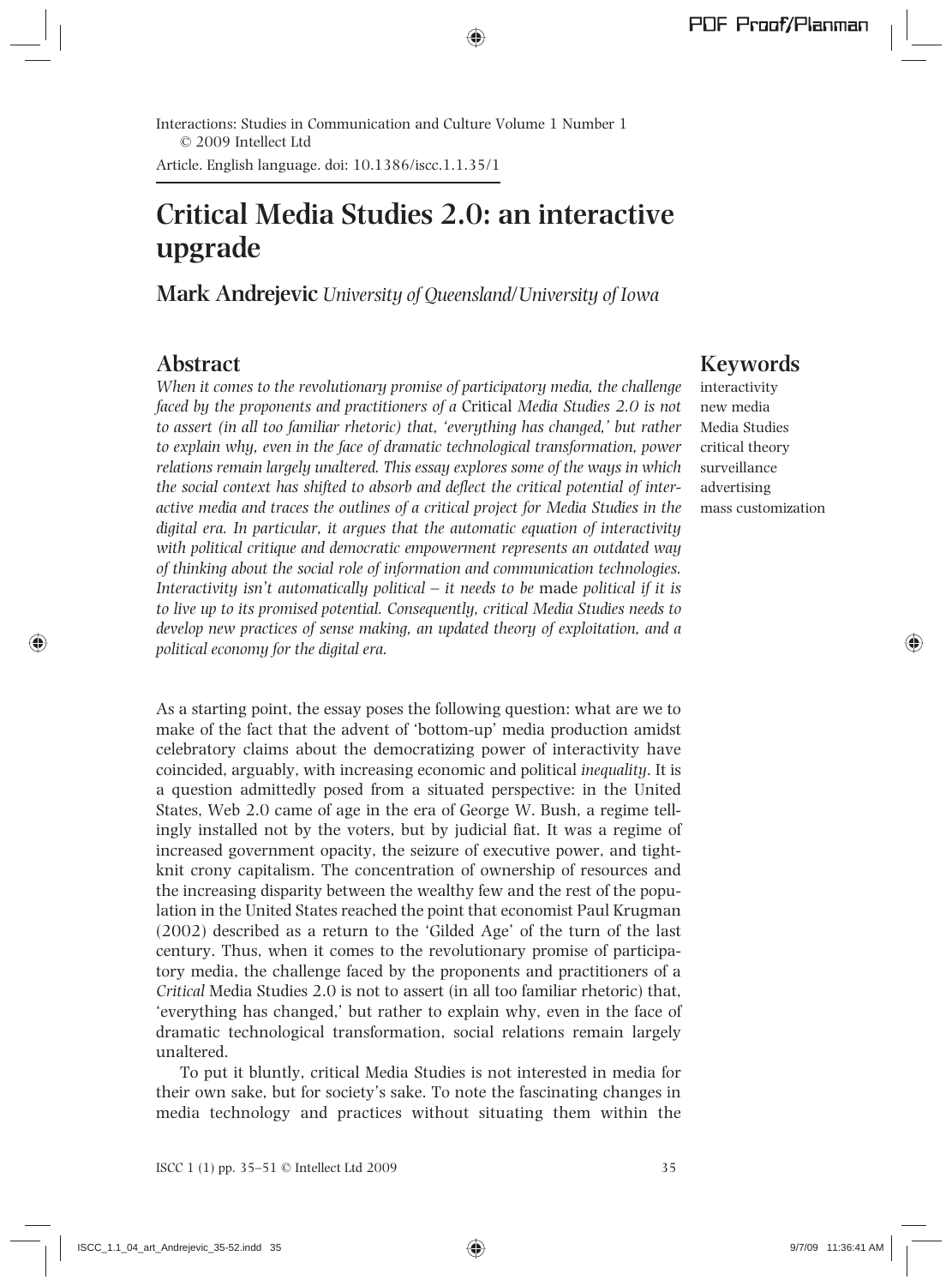broader context of a society working to incorporate them into existing social relations is to lose sight of the ball. If the advent of Media Studies 2.0 is to mean anything beyond the dismissal of the need for critical theory and the melding of industry with the academy – of market research with critique – it must reflect more carefully on the legacy of Media Studies 1.0. Why were scholars so critical of top-down, one-way, centralized media industries – why so focused on issues of critical media literacy and ideology critique? The concern was not directed solely toward a particular set of media structures (top-down, one-way, etc.) so much as it was with the way in which these structures helped reproduce power and social relations.

Claims that interactivity is inherently political or empowering, or that changes in social relations necessarily follow from the fact that audiences have become more active participants, are not cutting edge, avant-garde claims; instead they are relics of an outdated binary: oldschool ways of thinking tricked up to look hip, savvy, and contemporary. We should pause for a moment of critical reflection when Rupert Murdoch, a baron of the 'old media' insists that 'it's the people who are taking control' as he buys the latest, trendy, social networking website (Spencer Reiss 2006).

The brave new world of digital media require us to think beyond such outdated oppositions to imagine the possibility that interactive participation may be worse than politically inert. To make an automatic association between interactive participation and democratic empowerment is intellectually complacent in the worst sense: by clinging to an outmoded set of associations it bypasses the conceptual work that might help imagine ways in which media practices could live up to the promise of democratic empowerment. A critical Media Studies 2.0, then, must focus on change, but not in the limited sense of elaborating upon the dramatic transformations in media technologies and their uses. Like other forms of critical theory, where it encounters celebratory claims of rupture and transformation, it seeks to unearth historical continuities – and in so doing to consider precisely those changes that may have occurred to make such continuity possible. Herein lies the challenge: to develop critical approaches that are suited to the contemporary media environment, rather than to assume that because media have transformed, social relations have too. The following sections attempt to outline ways in which society has adjusted to incorporate digital media in ways that preserve power relations. The goal is to suggest some elements of a critical approach to digital media and in so doing to upgrade critical theory in ways that make sense of the fact that the media revolution has not facilitated a social one, while remaining committed to the possibility that it might.

#### **Latour's lament**

One of the oft-repeated mantras of a pre-critical version of Media Studies 2.0 is the assertion that interactivity, one of the important capabilities of digital, interactive media, is by definition empowering. As Coleman (2003) puts it, 'Interactivity is political: it shifts control towards the receivers of messages and makes all representations of reality vulnerable to public challenge and disbelief' (2003: 35). An interesting equation is at work in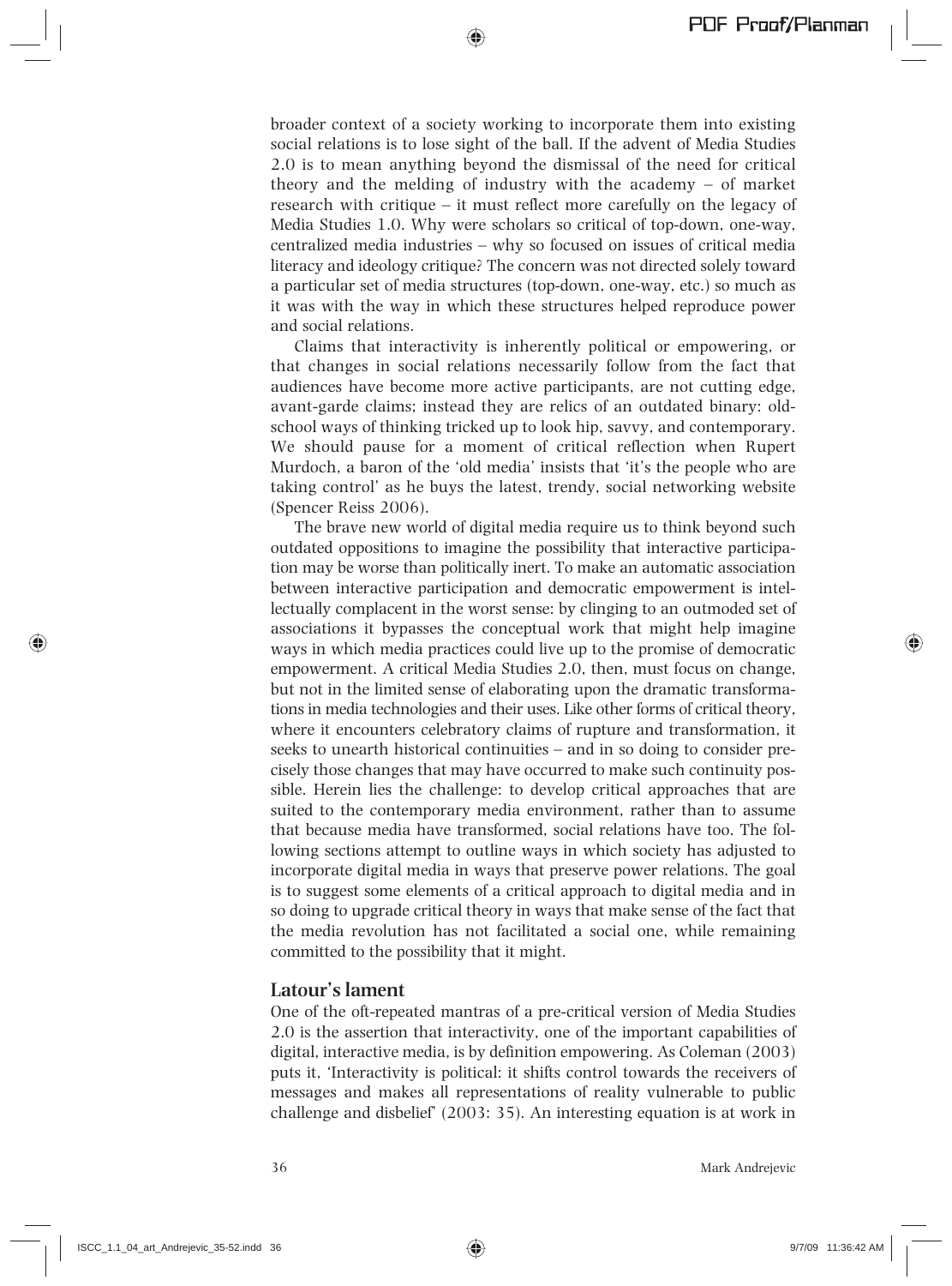this formulation: that fostering 'disbelief' or 'challenge' amounts to a shift in control. It is an equation that may not take into account the way in which strategies of savvy debunkery might reinforce, rather than threaten, relations of power and control. Nevertheless, variants of this claim replicate themselves across a range of discourses, from the popular to the academic, and must be understood as forming a keystone of media ideology 2.0. The media themselves have been getting in on the act, as evidenced by *Time* magazine's person of the year celebrating 'you' – that is, all of us – as people of the year, thanks to the empowering force of interactive media: 'It's about the many wresting power from the few and helping one another for nothing and how that will not only change the world, but also change the way the world changes' (Grossman 2006).

Such sentiments follow the path paved by the celebratory claims of media theorists that, 'Far from the telescreen dystopias, new media technology hails a rebirth of democratic life' (Bryan 1998: 5). New media guru Howard Rheingold is slightly more circumspect, noting that whether the Internet comes to serve as an online Agora or a virtual panopticon will depend on who controls it and for what purposes. Still his outlook remains, on the whole, more optimistic than pessimistic when he asserts that, 'The political significance of computer mediated communication lies in its capacity to challenge the existing political hierarchy's monopoly on powerful communications media, and perhaps thus revitalize citizen-based democracy' (Rheingold 1993: 14).

The constellation of themes in these claims take for granted a particular modality of power: one in which control is exerted in a top-down way that must be protected from feedback – from the ability to question or respond. It is a monolithic, industrial-era model of power, which is why Celia Pearce, in her book on interactivity, insists that its promise, 'is one of intellectual, creative and social empowerment. It is anti-industrial' (Pearce 1997: 183). The formulation recalls the techniques that critics deployed against ideology in the industrial era: attempts to denaturalize and deconstruct, to reveal the forms of power that permeated claims to truth and knowledge: to talk back to power. It is in this context that the promise of interactivity emerges not just as a political one, but as potentially subversive and empowering: a tool of demystification perhaps unwittingly crafted by a modern-day Prometheus of the information revolution and duly handed over to the populace at large. Interactivity is political, according to this account, because the hermeneutics of suspicion serve as a tool for empowerment when strategies for control operate in the mode of naturalized certainty and truth.

What if, however, the modality of control can itself shift, in ways that incorporate the very forms of critique that once sought to challenge it by undermining and deconstructing it? Such is the possibility raised by Bruno Latour (2004) in his lament on the fate of critique, 'Threats might have changed so much that we might still be directing all our arsenal east or west while the enemy has now moved to a very different place' (Latour 2004: 230). This new 'place', Latour suggests, is one in which the forms of challenge, suspicion, and deconstruction that once posed a threat now help to fuel strategies of control. What if, in other words, that which was once challenged by the deconstructive arsenal now feeds upon it? As an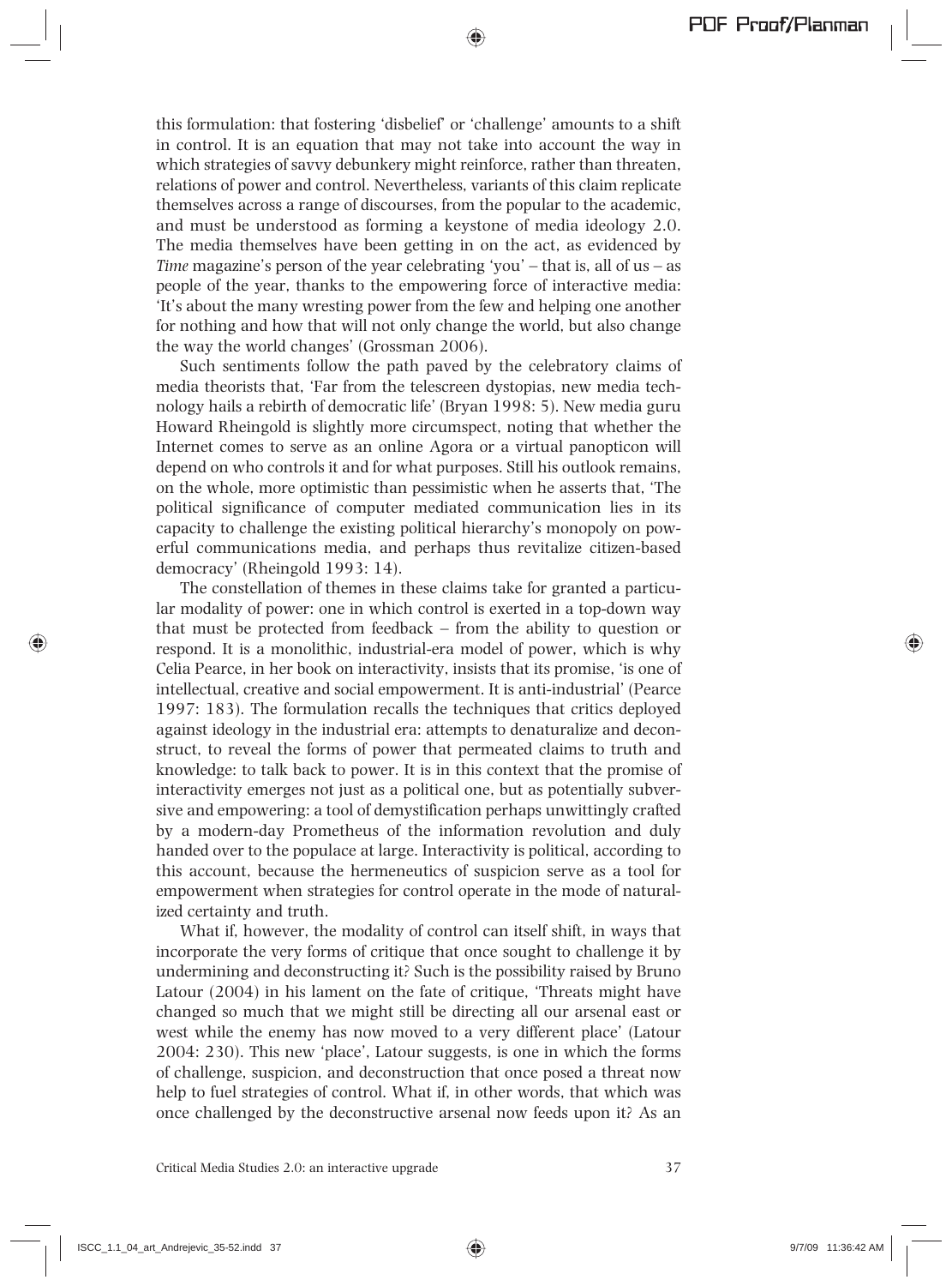example, Latour cites an account of the strategy adopted by U.S. Republicans to fend off environmental regulation:

Most scientists believe that [global] warming is caused largely by manmade pollutants that require strict regulation. Mr. Luntz [a Republican strategist] seems to acknowledge as much when he says that 'the scientific debate is closing against us.' His advice, however, is to emphasize that the evidence is not complete. 'Should the public come to believe that the scientific issues are settled,' he writes, 'their views about global warming will change accordingly. Therefore, you need to continue to make the *lack of scientific certainty*  a primary issue.'

(Latour 2004: 226; emphasis in the original)

The goal is to maintain the status quo not by shutting down critique, but embracing it.

This strategy of what might be called the postmodern right is not limited to scientific controversies, like global warming, but comes into play whenever dominant narratives are politically inconvenient. The Bush administration and its various supporters have proven particularly adept at what Latour terms, 'instant revisionism … adding even more smoke to the smoke' (Latour 2004: 228). Consider, for example, the 2004 campaign, in which the so-called 'Swift Vote Veterans for Truth' were enlisted to sow confusion in the midst of what had been a straightforward narrative about the two candidates' service records in the Vietnam era: one 'child of privilege' received a coveted domestic posting, which he left early; the other volunteered for combat, saw action, and was cited for valour in combat. The 'Swift Boat Veterans' campaign, which comprised a book and several TV ads, did not so much provide a credible counternarrative as obscure the original one with a series of charges and accusations that tied the media up in knots. Combined with the ongoing campaign by the right to discredit the media for its ostensible liberal bias, the goal was to demonstrate the impossibility of getting at the truth, leaving it up to voters to, instead, choose the narrative that best fit their prejudices, preconceptions and predispositions. By multiplying the narratives – and in particular, narratives that cast uncertainty on one another, the campaign sought to highlight the absence of any 'objective' standard for arbitrating between them.

As political commentator Josh Marshall (2003) has observed, the attempt to deconstruct dominant narratives goes hand in hand with the, 'incentive to delegitimize the experts' – a process facilitated by the cacophony of punditry that passes for expert commentary in the cable news world. The signature move is the conflation of the insight that all knowledge is characterized by bias, with the assertion that such knowledge is wholly reducible to bias. As Marshall (2003) puts it, 'at the heart of the revisionist mindset is the belief that … [i]deology isn't just the prism through which we see the world, or a pervasive tilt in the way a person understands a given set of facts. Ideology is really all there is.' Perhaps the definitive statement of this approach was provided by journalist Ron Suskind's (2004) encounter with a Bush aide who mocked journalists for living in what he disparaged as a 'reality-based community,' in which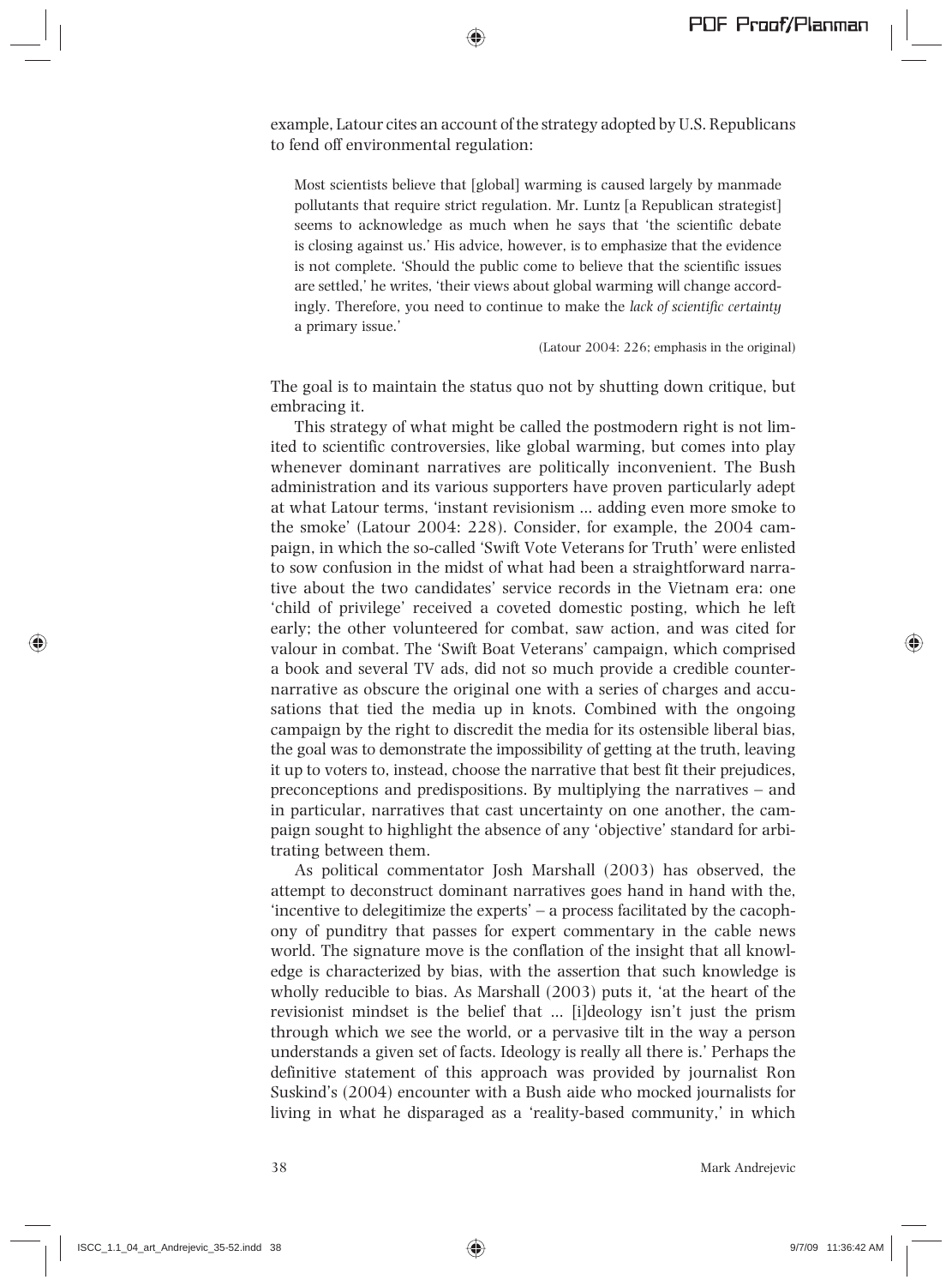people, 'believe that solutions emerge from your judicious study of discernible reality … That's not the way the world really works anymore … We're an empire now, and when we act, we create our own reality.'

The strategic goal here is not the top-down, assertion of a naturalized discourse that needs to be exempted from interrogation, but the attempt to deconstruct certainty, and 'talk back' to the experts. The automatic deconstructive gesture – the attempt to productively destabilize discourses and highlight their constructed and biased character – finds itself co-opted for regressive ends. Critique is turned back upon itself. Latour is here imagining the possibility of a shift in context that would require new critical tools and approaches: 'It does not seem to me that we have been as quick, in academia, to prepare ourselves for new threats, new dangers, new tasks, new targets. Are we not like those mechanical toys that endlessly make the same gesture when everything else has changed around them?' (Latour 2004: 225). As deconstructive debunkery becomes automatic, mechanical and taken for granted, it can no longer be unthinkingly equated with progressive politics, or a subversive challenge to power. It may have become, in certain contexts, a ruse of the very forms of power against which it once set itself.

It is not hard to discern that the strategy of disseminating uncertainty relies on shifts in the media environment – on the proliferation of information outlets, the fragmentation of audiences, the way in which interactivity renders 'representations of reality vulnerable to public challenge and disbelief' (Coleman 2003: 35). The goal is not to call for an impossible return or retreat to the days when 'the most trusted man in America' could tell viewers on a nightly basis, 'That's the way it is.' Rather it is to come to terms with the recognition that in the current conjuncture, there is no clear-cut political opposition between strategies of naturalization and techniques of reflexive deconstruction: both can serve regressive ends and be deployed as strategies for manipulation, obfuscation, and the reproduction of power relations. The challenge is to trace the relationship between critique and knowledge, to discern how an unreflective critique turns on itself, and how to extricate it from this impasse.

The smokescreen approach to political manipulation has a long and storied history, but, as Latour's analysis implies, it has come into its own in an era in which an unthinking 'savvy' scepticism aligns itself with the emerging interactive ethos. Yes, the interactive capability of the Internet makes it possible to talk back, to question, to circulate counter-narratives, and consequently to counter dominant narratives. In an era in which the reproduction of social relations relied solely on the unquestioned reproduction of such narratives, we might well describe the deployment of interactivity as politically subversive, perhaps even politically empowering. However, when the exercise of certain forms of political power relies on mobilization and co-optation of such critical strategies, the political potential of such forms of interactivity is at best ambivalent. Nor, as Latour's example suggests, is the reflexive debunking of expertise necessarily progressive in an era in which political power reproduces itself at least in part by reducing all forms of expertise to ideology – leaving those in power free to select the version that fits their agenda. This is a form of politics practiced across the mainstream political spectrum, from Hillary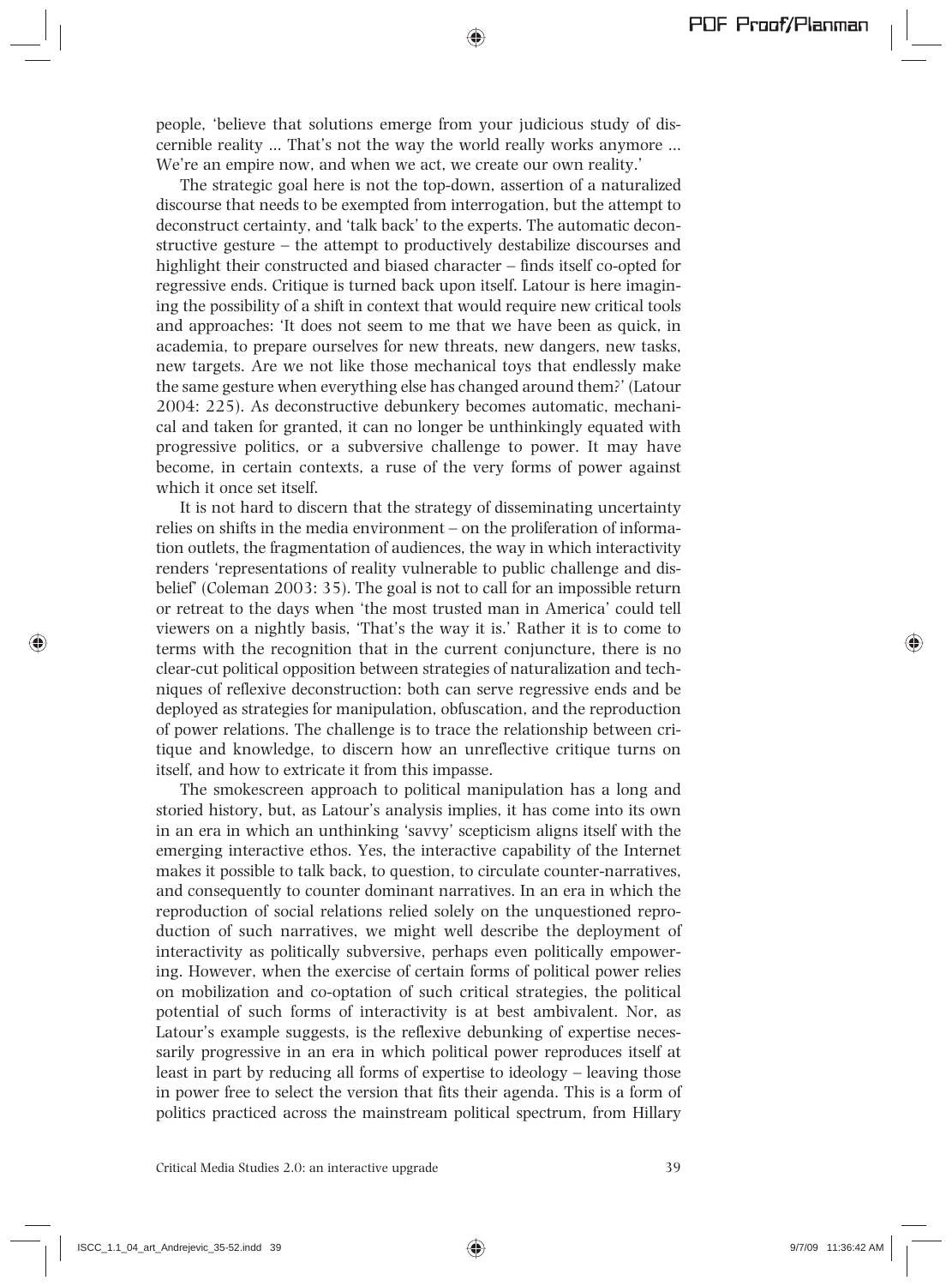Cinton's well publicized dismissal of the experts' criticism of her proposed gas tax holiday ('I'm not going to put my lot in with economists') to Bush's famous reliance on gut instinct over evidence, to Rush Limbaugh's certainty that global warming is a hoax cooked up by liberals who hate big business.

This popularization of a variant of what might be described as unreflective postmodern debunkery exhibits a certain affinity with the technologies and practices that enable it. Sherry Turkle (1997) noted, relatively early on in the Internet era, the affinity between new media practices and a ready recognition of the constructed character of representation: 'technology is bringing a set of ideas associated with postmodernism – in this case, ideas about the instability of meanings and the lack of universal and knowable truths – into everyday life' (Turkle 1997: 18). She suggests that the participatory character of the Internet, and in particular the forms of online socializing it fostered, were responsible. As users shifted from consuming mediated images to creating them, they gained a self-conscious, practice-based awareness about the constructed character of media representations. This type of awareness might be described as 'post-deferential' (see, for example, Coleman (2003)) insofar as it is associated with an unwillingness to take dominant media representations at face value. It is hard to imagine that Walter Cronkite's famous sign off could function in any other than an ironic register (along the line of Fox's 'Fair and Balanced' motto) in a post-deferential era.

Taken to its limit the post-deferential attitude results in the impasse that Slavoj Zizek (1999) has described in terms of the decline of symbolic efficiency. As he puts it, symbolic efficiency relies upon, 'the distance (between "things" and "words") which opens up the space for … symbolic engagement' (Zizek 1996: 196). That is to say it is the paradoxical space of the symbolic that acknowledges the possibility that things might be otherwise than how they 'directly' seem. This distance, Zizek suggests, has an important role to play at the level of social and political institutions in which:

 … the symbolic mask-mandate matters more than the direct reality of the individual who wears this mask and/or assumes this mandate. This function involves the structure of fetishistic disavowal: 'I know very well that things are the way I see them [that this person is a corrupt weakling], but none the less I treat him with respect, since he wears the insignia of a judge, so that when he speaks it is the Law itself which speaks through him'.

(Zizek 1999: 323)

The post-deferential attitude short-circuits this logic, brushing aside the symbolic mandate in order to get directly at the 'corrupt weakling' behind the black robe. As in the case of virtual reality, it allows for no space between the code and what it defines.

It is not hard to trace connections between the forms of post-deferentialism described by Turkle and Zizek, and the way in which the constructed character of representation comes to the fore in an environment of information glut. The proliferation of content takes several forms including the recycling of content, the multiplication of alternative narratives,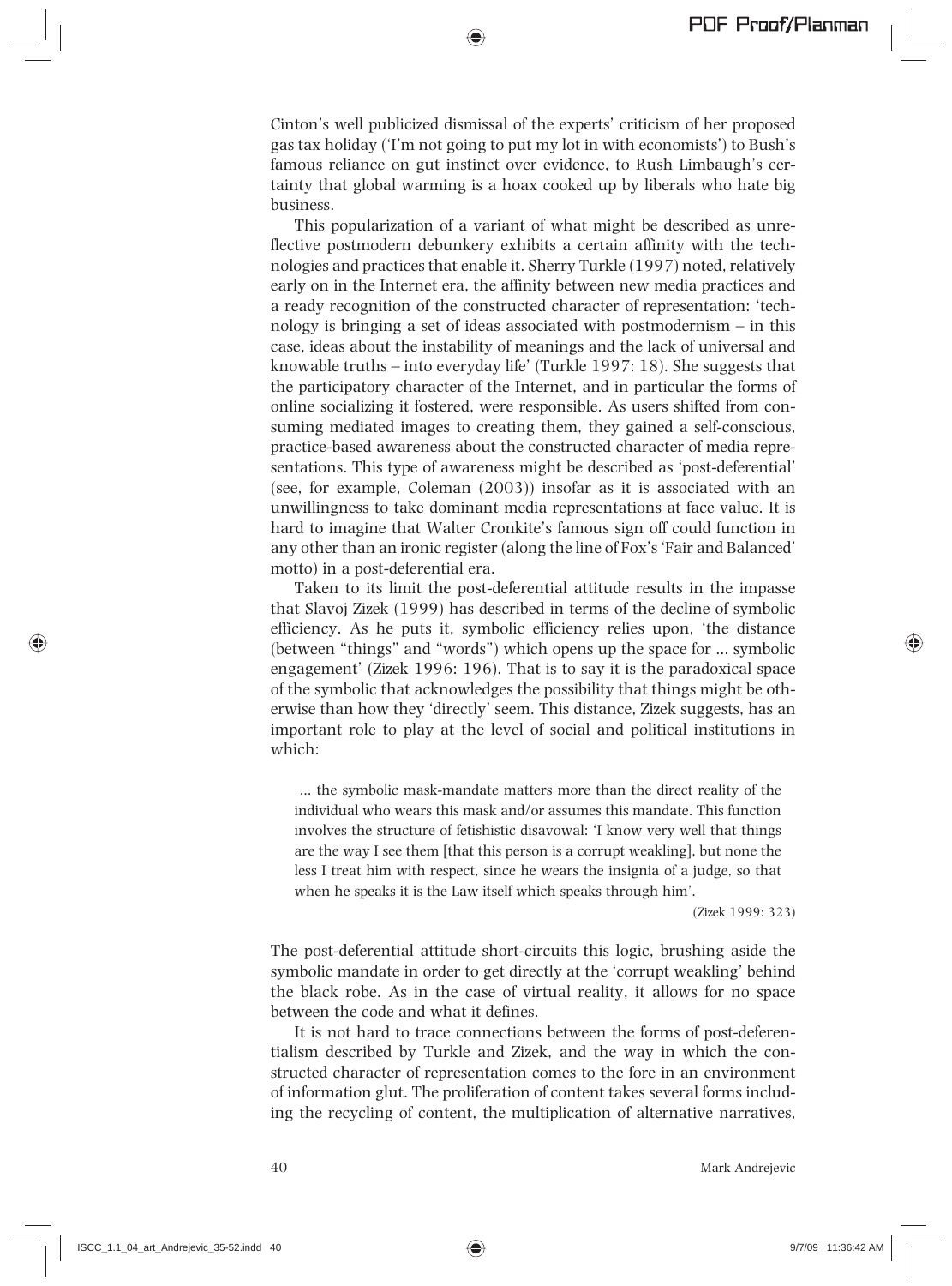and the reflexive documentation of the story behind the story, or the show about the making of the show. None of these tendencies is original or unique to the Internet or the digital era – the difference is more one of quantity than of kind – and yet the combination is unique and worth considering. Nor does the assertion of the correlation between post-deferentialism and digital media necessarily imply causality: there are many different ways to use digital networks, and the uses at issue are the result of the current social, economic, and cultural conjuncture.

To the extent that it serves as an enormous content archive, the Internet, ephemeral as it may be in some ways, allows users to step outside the flow of more perishable media like radio, TV, newspapers, and magazines. Last week's news is still available online, along with rebuttals, qualifications, alternative perspectives, and so on. It is telling that the dominant metaphors for the Internet tend to be spatial ones ('cyberspace', 'websurfing', 'hyperlinking', etc.), whereas those for other media are often more temporally oriented (the linear 'flow' of TV or radio programming, the fleeting character of yesterday's news, and so on). It is the broad sweep of this information landscape that helps make any particular point isolated from it purely partial or perspectival, arbitrarily closed off from an ever-more complex context, from myriad alternative narratives and perspectives. It is a perfect medium for an era of media reflexivity – one in which the populace is increasingly savvy about the constructed nature of representation.

Against this background, the task of critical Media Studies 2.0 is twofold: to consider the ways in which the deployment of networked digital media contribute to and reinforce the contemporary exercise of power, and to imagine how it might be otherwise. A clearer understanding of the former process helps provide some outlines for the latter – for developing forms of critique that keep pace with the social shifts that have accompanied transformations in media technology and practice. However, the developments of new strategies for the reproduction of power relations do not necessarily mean that the old ones have died out. Thus, the goal is to highlight emergent tendencies and logics that call for updated critical strategies.

#### **Interactivity as feedback**

In the interactive era, it is perhaps time to turn Foucault (1978) on his head: the obverse of the assertion that where there is power there is also always resistance should become a watchword of critical Media Studies 2.0: where there is resistance there are always new and realigned strategies for control. We might go so far as to propose an interactive repressive hypothesis: whenever we are told that interactivity is a way to express ourselves, to rebel against control, to subvert power, we need to be wary of power's ruse: the incitation to provide information about ourselves, to participate in our self-classification, to complete the cybernetic loop.

The commercial sector, for example, takes a decidedly two-faced approach to its portrayal of interactivity: one face nodding back toward the ways in which interactivity challenges top-down media models, and one smiling at the prospect of even greater forms of information management and manipulation. The result has been the twinning of narratives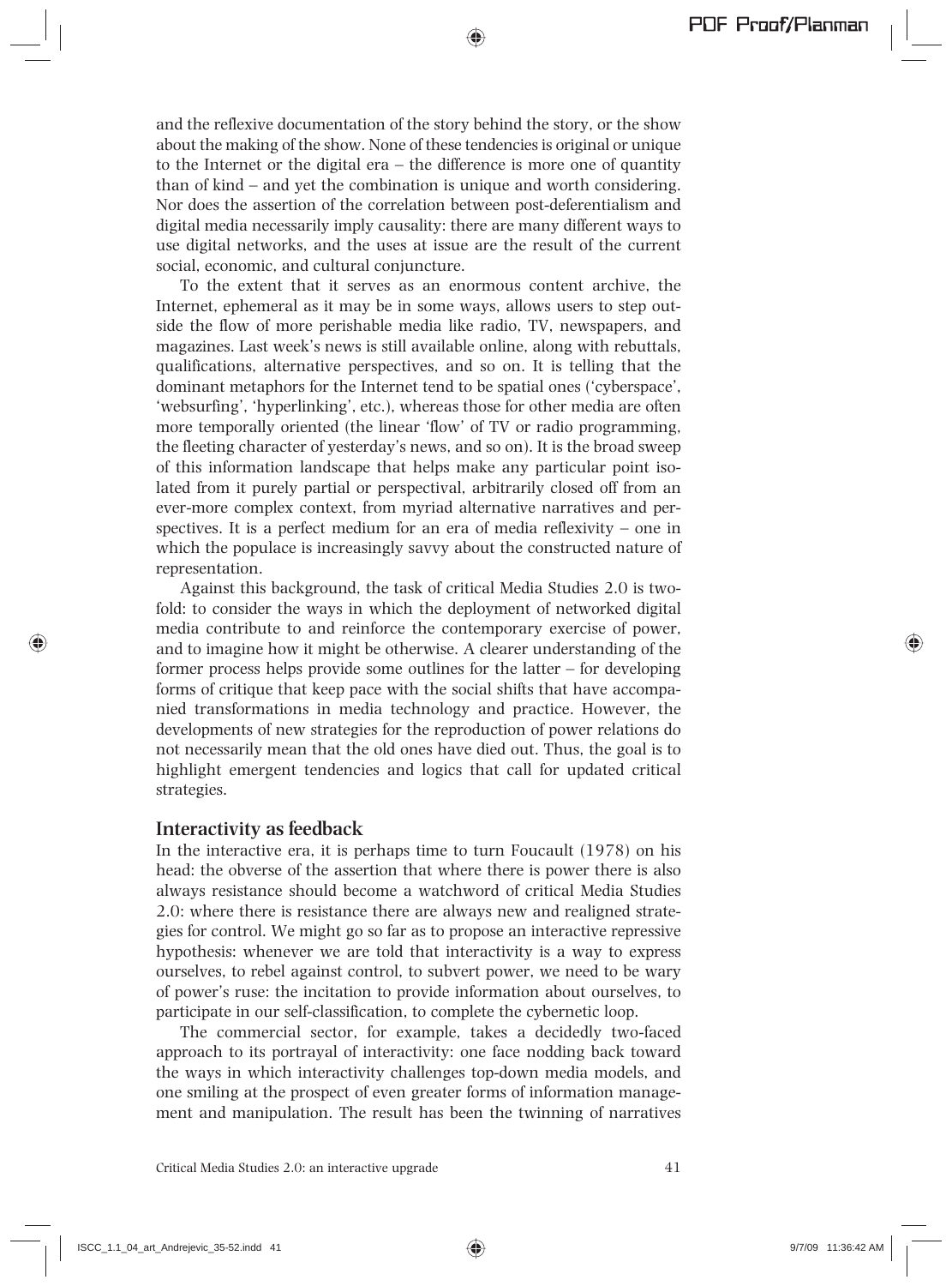about interactivity: one version for public consumption and another for the trade-literature. The former pays lip service to the emerging power of what is portrayed as the almost tyrannically demanding interactive consumer (dubbed the new 'king'), the latter portrays interactivity as an opportunity for enhanced control, hyper-targeting of advertising, and the monitoring based rationalization of the marketing process.

Thanks to the advent of interactivity, marketers envision a world in which it becomes increasingly possible to subject the public to a series of controlled experiments to determine how best to influence them. Consider the example of the video game industry, which is helping to pioneer interactive advertising by custom-targeting ads to players based on detailed monitoring of their game play combined with demographic information. The goal is not just to serve up relevant ads, but also to use the interactive, immersive character of game play as a means for thwarting critical reflection. As one recent study of in-game advertising puts it, neatly highlighting the marketing perspective, 'when participants are immersed in the narrative, they are distracted from the advertisement and therefore do not think critically about it' (Glass 2007).

The point here, intriguingly, is the exact reverse of the notion that active engagement (rather than 'passive' viewing) fosters critical engagement. Frenetic interactivity, on this account, helps to mask the forms of control that it works to reproduce: the very incitation to interact doubles as a technique for managing audiences and channelling their activities. Turned to the ends of marketing, interactivity is embraced not for the ways in which it fosters challenges to dominant messages and critical scepticism, but for the ways in which it forestalls them. As Glass (2007) puts it, 'The video game should take the player's guard down when it comes to advertisements.'

Whether or not interactivity truly functions in this way, and in what contexts, remains an open question – but it is suggestive that the marketing industry is thinking in this direction. For those trying to keep up with the ever-accelerating pace of the always-on, constant contact information age, the notion that hyper-interactivity might thwart or interfere with critical reflection is perhaps not a particularly outlandish one. A forward leaning, engaged posture of constant reaction and incessant interruption – that of the gamer as opposed, perhaps, to the more 'passive' viewer, is not necessarily conducive to stepping back to reflect on the big picture. What if it should turn out that we actually had more time to critically reflect on the forms of manipulation to which we were subjected in the mass media era, when we weren't subject to the constant injunction to interact, respond, click the next link, and download the newest application? What if interactive media serve, in part, as means of short-circuiting the very forms of reflection that increasingly undermined the authority of 'one-way,' 'topdown' media technologies?

These questions aren't meant to imply a nostalgia for the mass media, but to suggest that the opposition between critical interactivity and passive consumption may have been bypassed because it was, from the start, misleading. Perhaps an important antidote to the Kool-Aid ladled out by the gurus of interactivity is some meaningful engagement with the possibility that, as Jarrett (2008) puts it in her polemically titled essay,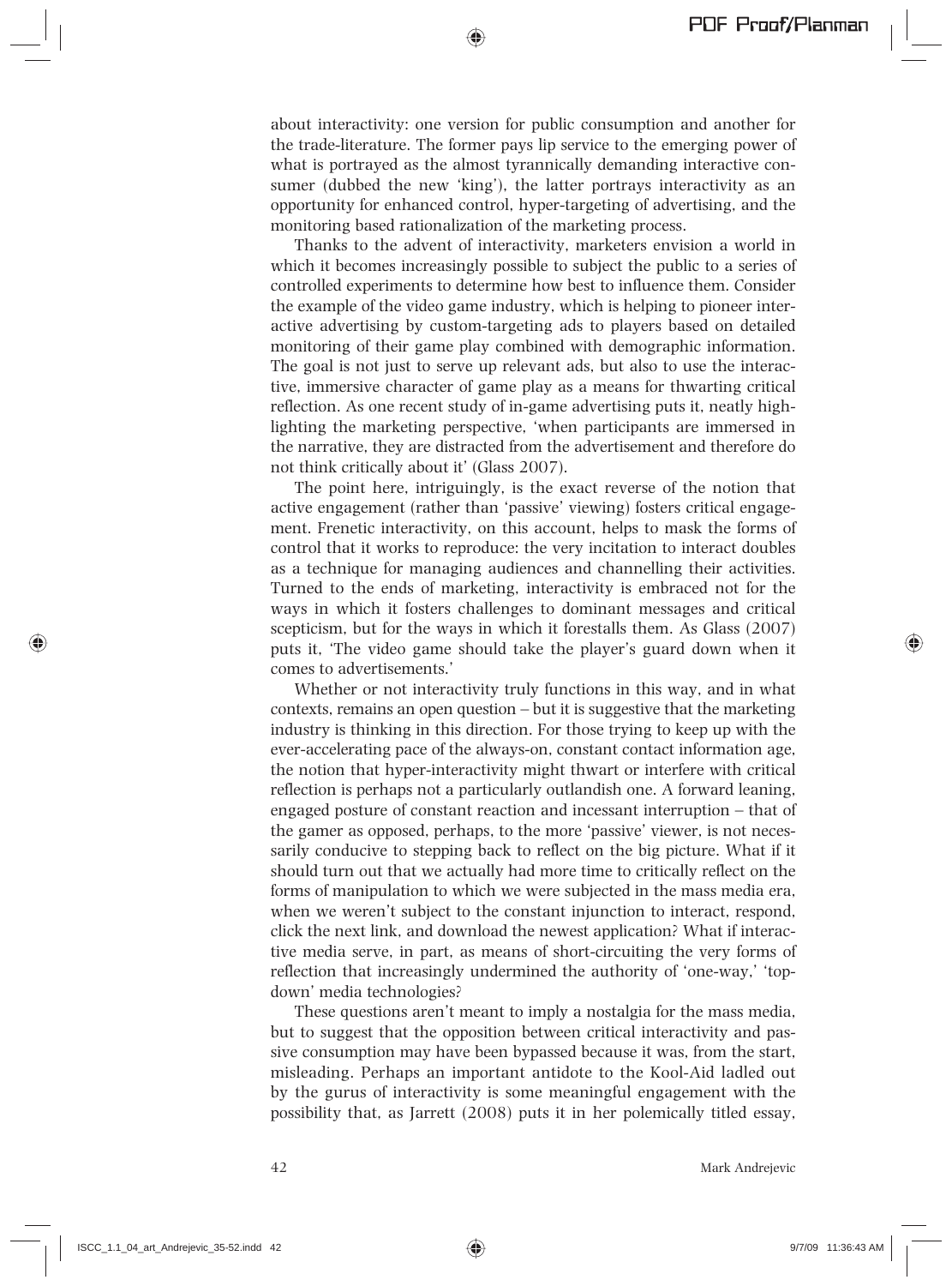'Interactivity is Evil', interactive audiences may find themselves confronting, 'their own absence of agency and freedom in the free expression of the generative capacity offered to them.' This is more than just the nightmare fantasy of an old-media curmudgeon who can't put down *The Dialectic of Enlightenment* (Horkheimer and Adorno 1993) – it is the goal of marketers who imagine that interactivity might serve as a strategy for deferring critical reflection.

The economic uptake of interactivity, as critical Media Studies 2.0 reminds us, is integrally tied to the attempt to more effectively influence consumers. The move from subscription based services to 'free' advertisingsupported services provided by the likes of Google, Facebook, and MySpace is predicated on the shared business model of swapping convenience, access, and information for willing or unknowing submission to increasingly detailed forms of monitoring. These are the terms of a new form of productive exchange: Google will provide me with free e-mail if I let them data-mine my messages, Facebook will help me keep in touch with friends, if I let them use the information I post and my online behaviour to learn about me and eventually target market to me.

It is not insignificant that the seemingly 'naturally' emerging model for digital media is becoming increasingly reliant on advertising. Even subscription-based services like mobile telephony and pay TV are becoming more reliant on ad-based forms of revenue generation. In this regard, a critical approach supplements William Merrin's (2008) compelling and thought-provoking account of Media Studies 2.0 with the observation that an important element of 'top-down' media content remains relatively constant: that of advertising. The somewhat disturbing corollary is that various forms of branding and attempts to influence consumer behaviour remain perhaps the dominant remaining form of the 'social' in the pre-media-2.0 sense invoked by Merrin (2008): 'a topdown phenomenon and nationally shared bond'. Even as our students go about constructing their own participatory, 'bottom up' version of the social, crafted through ego-casting, social networking, photo-sharing, and so on, much of the infrastructure they use will be supported by, and thus permeated by, shared forms of advertising. This commercial structure, in other words, provides both the economic glue that holds the new version of the social together and the one common denominator, content-wise.

The economic uses of interactivity should remind us that the man credited with coining the term that provided the prefix for the digital revolution – cybernetics – was engaged in theorizing the process of feedback-based control. Cybernetic theory bears directly on the emerging model of feedback based influence: websites that target advertising to us based on the content of our messages; TV that sorts and targets viewers based on their patterns of consumption, and so on. Taking a cue from Wiener's work, we might rethink cyberspace, in its commercial form, as, 'directed space', 'steered space', or even 'governed' space. Wiener anticipated the possibility that a cybernetic model might be deployed not just as a technique for mechanical guidance, but as one of social control. He described strategies of scientific management – the precursor of the emerging surveillance-based rationalization of marketing – as an early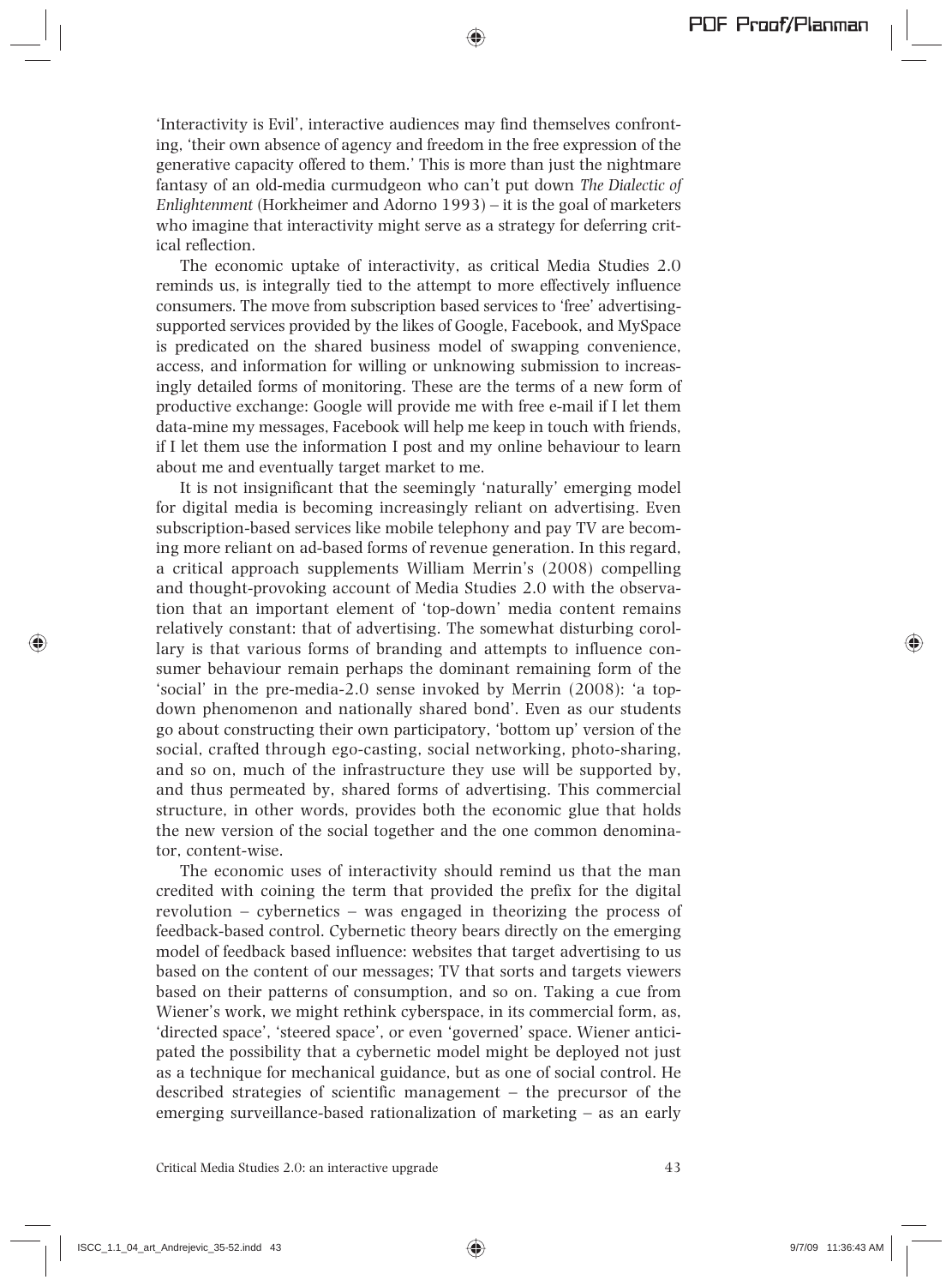form of programming, and made an explicit connection between cybernetics and marketing:

A certain precise mixture of religion, pornography, and pseudo-science will sell an illustrated newspaper … To determine these, we have our machinery of fan-ratings, straw votes, opinion samplings and other psychological investigations with the common man as their object … Luckily for us, these merchants of lies, these exploiters of gullibility have not yet arrived at such a pitch of perfection as to have things all their own way.

(Wiener 1948: 185)

A critical approach keeps this 'not yet' in mind, as a reminder of the work that needs to be done to distinguish the potential of empowerment from practices of asymmetric information access, and the control and manipulation with which they are associated.

#### **The petabyte promise**

Where marketers go, politicians aren't far behind. The model of monitoringbased micro-targeting is being imported into the political realm by companies like Catalist, which, according to one news account, is, 'documenting the political activity of every American 18 years and older: where they registered to vote, how strongly they identify with a given party, what issues cause them to sign petitions or make donations' (Graff 2008). As in the case of commercial marketing, the goal is to influence behaviour by exacerbating the information imbalance. The era of database politics envisions a world in which it is the voters who become transparent to the political campaigns bent on manipulating them with customized and selective marketing appeals. This is not to discount the increasing scrutiny to which politicians are subjected in the era of political blogging and the always-on news cycle, but rather to point out the increase of information on both sides. Yes, the public has more information available to it than ever before, but, thanks to the monitoring capability of interactivity combined with technologies for data storage and sorting, marketers, politicians and the state have access to unprecedented amounts of information about the public. How this plays out in terms of power relations may well have to do with who has the capability to make sense of the information available to them.

One of the potential political ironies of the digital era is that at the very moment when the tools are becoming available to help foster a truly informed electorate, the recourse to information and deliberation as tools for understanding is called into question. The stance of reflexive debunkery described by Latour and defined by Zizek as the decline of 'symbolic efficiency' – goes mainstream at the very moment when media developments provide unprecedented public access to information and discussion. This is why the stakes are so high in the attempt to challenge the form of demobilizing savviness fostered by figures like Luntz and Limbaugh who, in essence, urge the public: 'don't worry about the facts, don't bother educating yourself, we all know that there is enough evidence to support any viewpoint you like – so just stick with the prejudices and disinformation you've got.' To the extent that access to information might be empowering,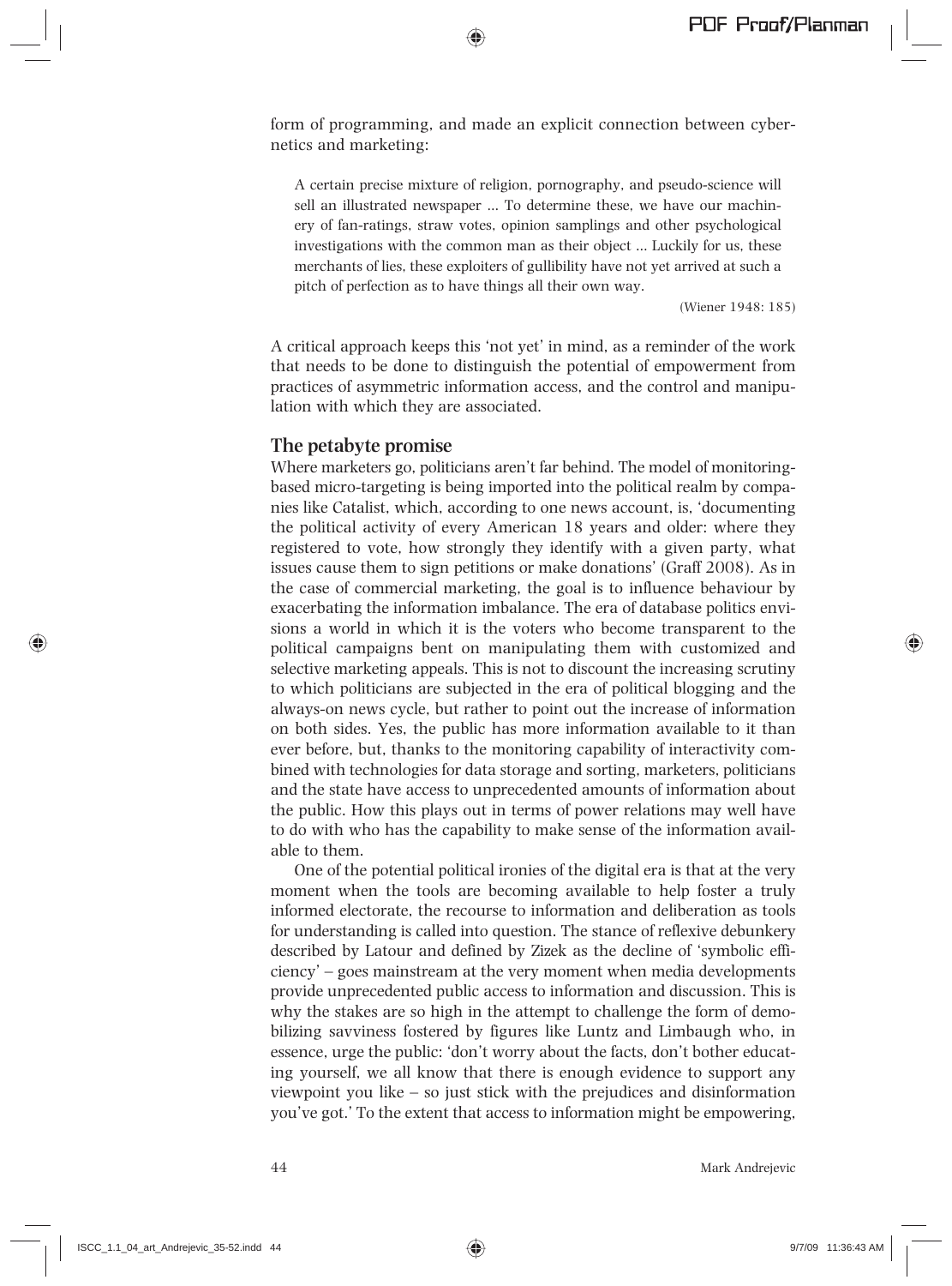maintaining power relations means mobilizing strategies to undermine the efficacy of this access and the forms of knowledge it might help to foster. One of the crucial tasks of critical Media Studies 2.0 is to counter these strategies.

If access to information is one target, conventional forms of knowledge has become another. In a much-hyped issue of *Wired* magazine, info-trend guru Chris Anderson recently argued that the advent of data warehousing at an unprecedented level, 'offers a whole new way of understanding the world' which renders theory obsolete: 'Out with every theory of human behavior, from linguistics to sociology. Forget taxonomy, ontology, and psychology. Who knows why people do what they do? The point is they do it, and we can track and measure it with unprecedented fidelity' (Anderson 2008).

This new form of understanding neatly complements the demise of symbolic efficiency – it relies on closing the gap between sign and referent by remaining agnostic about causality and meaning. Since, as Anderson (2008) puts it, '[c]orrelation supersedes causation' in the petabyte age, 'No semantic or causal analysis is required.' Nothing to debunk – just patterns generated by the process of what Ian Ayres (2007) calls 'super crunching' breathtakingly large amounts of data. The goal here is to bypass the tricky realm of meaning by generating patterns that predict without explaining anything. If a search algorithm kicks out the information that someone who drives a Mercury is more likely to vote Republican or to respond to a particular type of advertising appeal, the question of why is displaced by the apparent predictive power of correlation. The perfection of prediction without understanding represents the apotheosis of a certain type of instrumental pragmatism – a tool that need not reflect on the ends to which it is applied.

The enthusiasm for the power of 'super crunching' in the petabyte era is of a piece with a contemporary constellation of savvy attempts to bypass the debunked level of discourse and get 'things' to speak for themselves. Consider, for example, the emerging science of neuromarketing (which measures consumer response by tapping directly into their brains), or social science attempts to measure unconscious biases, and the resuscitation of lie-detector and voice-stress technology in popular entertainment to get to the 'truth' behind the facade. The impulse here is what Zizek (1996) describes as a psychotic response to the demise of symbolic efficiency: 'psychosis involves the external distance the subject maintains towards the symbolic order … *and* the collapsing of the Symbolic into the Real (a psychotic treats "words as things"; in his universe, words fall into things and/or things themselves start to speak)' (Zizek 1996: 196, emphasis in the original). As Anderson (2008) puts it in his essay on 'The End of Theory': 'With enough data, the numbers speak for themselves'.

The catch, of course, is that this new form of understanding is limited to those with access to giant databanks and tremendous processing power. If practical knowledge in the petabyte era means making sense out of incomprehensibly large datasets, it is a form of knowledge destined to be monopolized by the few. Once again, at the moment when information becomes increasingly available to the public, the very mode of understanding shifts (if we are to believe Anderson) in ways that render it inaccessible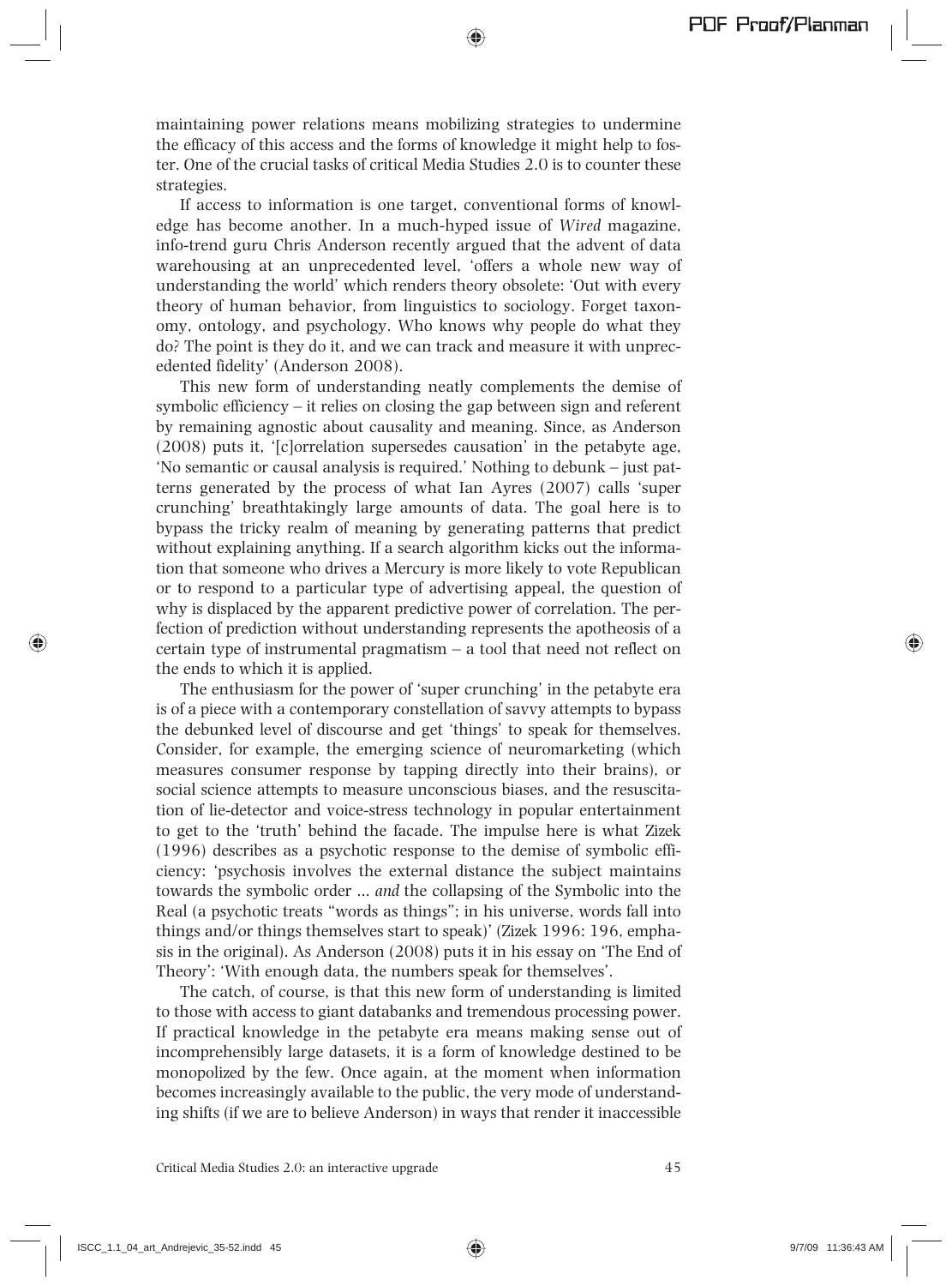to the populace. This is not to suggest that Anderson is necessarily correct – the forms of knowledge he is describing are instrumental: how to market more effectively; monitor epidemics; calculate actuarial tables; and predict voting patterns. However, it is important to point out that in the information age, empowerment may not be flowing uni-directionally to the public at large: new forms of power and control come into play at the very moment that old forms, predicated on a lack of interactivity, are shaken to their foundations.

#### **Matter matters**

It is against this background of server farms and data mines – not the smokestacks and coal mines of the industrial revolution – that claims of the waning importance of matter loom large as one of the signature ideologies of the digital era. In the preamble to their 'Magna Carta for the Knowledge Age,' for example, futurists Esther Dyson, George Gilder, and Alvin Toffler (1996), proclaim that 'The central event of the  $20<sup>th</sup>$  century is the overthrow of matter' (Dyson et al. 1996: 295). The implication of course, is that resource ownership (at least in the case of strictly 'material' assets) no longer matters. This is why *Time* magazine can tell us that we, the public, are gaining control even as concentration of the ownership of material media assets continues apace – and why Murdoch can proclaim power to the people when he purchases the tools of their alleged empowerment. One of the duties of critical Media Studies is to explain why the matter/immaterial distinction is a misleading one, and why indeed, matter still matters – along with ownership and control over the resources that we use to interact with one another, to distribute the fruits of our own productive activity, and to access information.

What we are seeing taking place in the digital realm resembles, in certain important respects, a digital-era enclosure movement (Boyle 2003). The goal of enclosure is to capture productive resources in order to set the terms of access to them. Thus, where agriculture is the dominant mode of production, enclosure means establishing property rights over land and setting the terms of access for agricultural workers. If information becomes an increasingly important source of value, then 'enclosure' refers to attempts to establish property rights over it and the resources involved in its production. Thus, for example James Boyle describes the recent surge in intellectual property rights as a second from of enclosure: 'once again things that were formerly thought of as either common property or uncommodifiable are being covered with new, or newly extended, property rights' (Boyle 2003: 37). Attempts to establish ownership over elements of the human genome, the chemical formulas for traditional medicines or hybrid crop strains, and so on, might be understood, in these terms, as strategies for privatizing the commons.

Much the same might be said about the assertion of ownership claims over information captured by interactive applications, including details of click-stream activity, patterns of social networking and Internet search behaviour, style of video game play, and so on. This information, generated by users, is becoming very valuable, as evidenced by the recent valuation of Facebook at close to \$15 billion (Associated Press 2007). It seems fair to conclude that much of that value was based on the company's information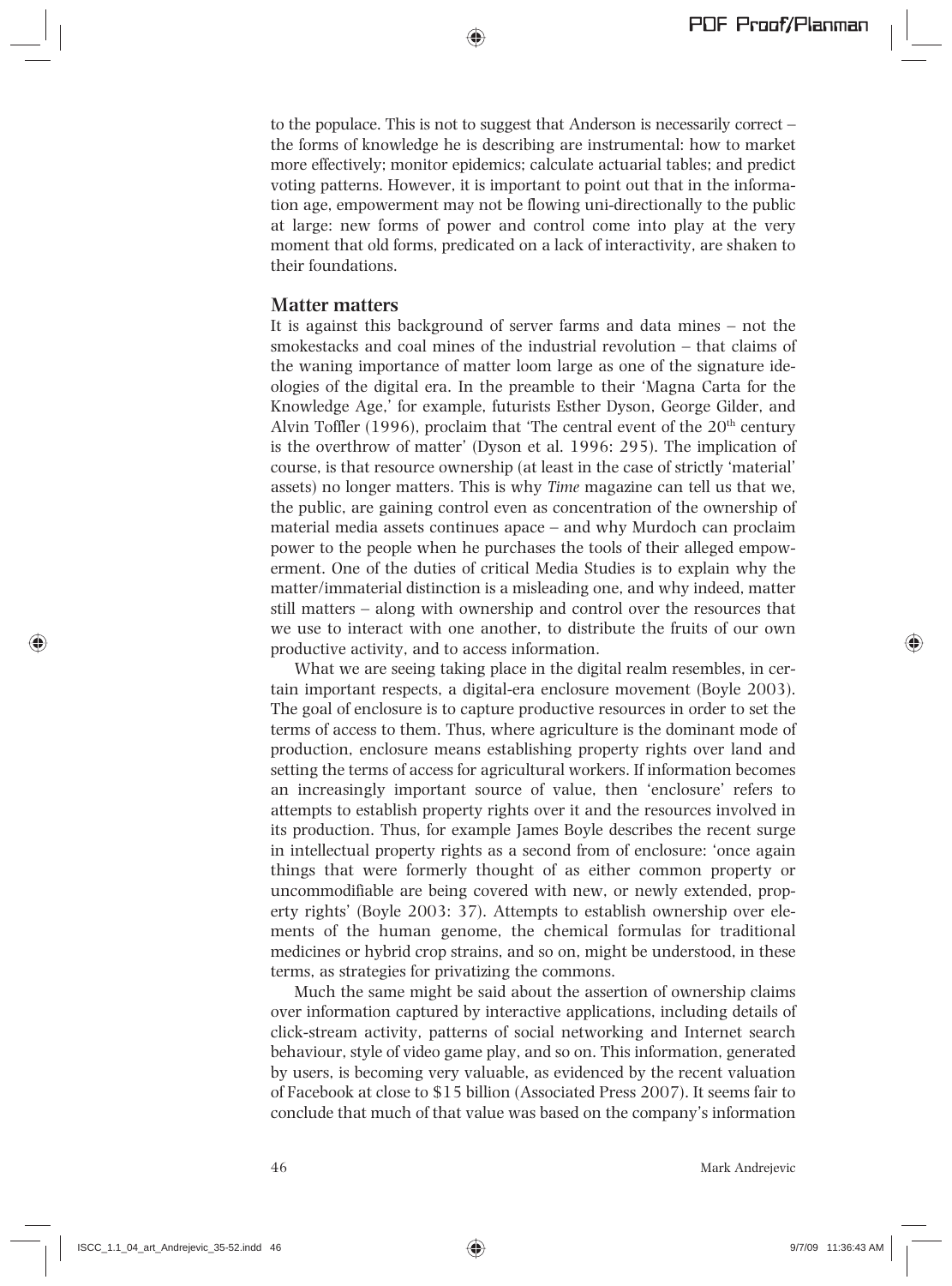assets, as opposed to its hardware. In the digital economy, interactivity is productive since user-generated information is at the heart of strategies for mass customization. Capturing the value of user-generated activity, in this context, entails enclosing the means of its production: that is to say, the networks and databases upon which such activity relies. Ownership of the infrastructure for online communication, shopping, socializing, and information access allows companies like Google, Amazon.com, Facebook and so on, to set the terms of access whereby users surrender control over personal information. These companies have the capital to build the new generation of digital information mills: the giant, power hungry server farms cropping up in regions where energy is (relatively) cheap and plentiful like after-images of the industrial era: factories populated not by people, but by their data doubles. The production of this data is farmed out to the populace piecemeal: members of the public construct the data mine as they go about their increasingly monitored lives, trailing information as they go. With every Gmail missive, every post to Facebook, every online purchase, members of the networked public add content to the rapidly growing, privately owned and operated, storehouses of information that will provide the basis for the new forms of marketing, political campaigning, population tracking, and 'understanding' described by Anderson.

#### **Conclusions: exploitation 2.0**

A critical approach to Media Studies 2.0 will need to take account of some of the crucial social shifts that work to contain the potential of interactivity by turning it to the ends of rationalizing the marketing process. In particular, it needs to mobilize a practice of collective sense-making to respond to the commercial and instrumental ordering of information in both the political and economic spheres. If there is a form of expertise that such an approach might cultivate, it would be an expertise in sense making: in developing strategies for crafting knowledge out of the welter of information available online, and countering the demobilizing short-circuit of deliberation by the postmodern right. If the goal of monitoring-based customization is to disaggregate members of the public in order to develop strategies for more effectively influencing their behaviour, one of the goals of critical Media Studies is to develop shared forms of knowledge that help make sense of the information landscape for purposes other than marketing and prediction. If super crunching in the data mine can predict how voters will respond to marketing appeals in given conditions, the goal of critical Media Studies lies elsewhere – in shifting these conditions so that public feedback serves to shape social and political objectives, rather than contributing to the rationalization of public relations campaigns.

The predictable response to these distinctions is a very 'retro' equation of the market with democracy: the assertion that true democratisation is merely a matter of the perfection of techniques for the collection of feedback via the development of more intensive and extensive forms of market monitoring. The thrust of such an equation is to suggest that we need no longer worry about a (surpassed) split between public relations and public participation: the two have become one and the same. In its most blunt formulation the claim here is that the rationalization of marketing is the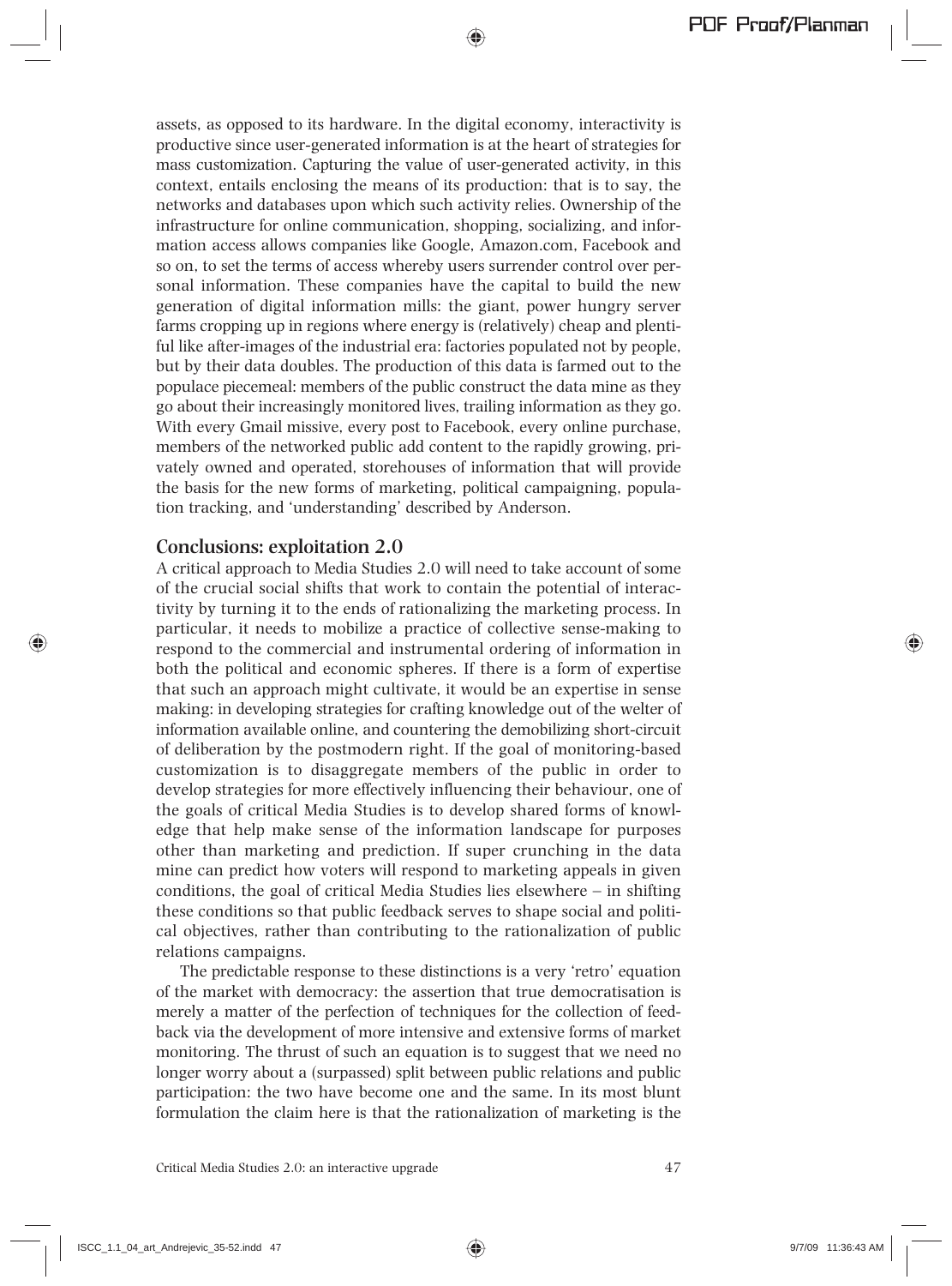same as public empowerment – interactive participation is inherently democratic. When we are told that the novelty of the digital media environment is its ability to deliver on a well-worn and debunked promise ('this time, it will really come true: markets will be truly democratic'), and that because the technology is different, we shouldn't raise 'outdated' concerns, we should remain wary. Perhaps the most important time to worry about the workings of power is when we're told that it is no longer a concern because we're all empowered by the advent of interactive media technologies.

The goal of critique is not to downplay the potential of interactivity, nor the socially significant uses to which it is being put, and the various pleasures and forms of fulfilment and creativity it fosters; rather it is to maintain a commitment to realizing the politically empowering *potential* of interactive media, rather than deferring it with the assertion that it has already been realized. A further goal of critique is to discern amidst the chaotic multiplication of media forms, and modes of consumption/ production, some shared logics, including that of the emerging model of interactive advertising. Perhaps this is in part what Zizek means when he refers to the logic of capital as, 'that of a Real' (2006: 196): At the point when its structuring role has become ubiquitous it disappears, drops off the very map whose multiform contours it shapes. Underlying these and holding them together, is the shared interactive commercial logic this article has outlined. It is a form of targeting and customization that relies on increasingly ubiquitous forms of media access combined with comprehensive monitoring, the assembly of large, privately controlled databases, and the application of new strategies for information management – for understanding the patterns that emerge from incomprehensibly large datasets. It is not a logic of democratization, but rather of asymmetrical information collection, the capture of productive forms of interactivity, the enclosure of information, the debunking of collective 'knowledge,' and the formation of new forms of 'understanding' limited to those who control the data.

Countering this logic requires the development of critical approaches appropriate to an era of information glut. To the extent that the exercise of power in the current conjuncture relies not on scarcity but on the proliferation of narratives, critique needs to think beyond a strategy of what Latour describes as an automatic, mechanical deconstruction. Critical scholarship as well as progressive politics needs to develop approaches for making collective sense out of new information landscape with its proliferation of narratives, and for arbitrating between them. Perhaps this need helps explain the popularity in some circles (and the visceral critique in others) of theoretical approaches like those of Slavoj Zizek and Alain Badiou that attempt to develop a post-naïve *and* 'post' decontructivist conception of truth. As its more sophisticated practitioners have noted, the moment when a stance of critical debunkery turns reflexive is the moment at which it is forced to come to terms with its inescapable entwinement with notions of truth, which it can neither ignore nor leave behind.

Related to the development of techniques for making sense out of the glut is the need to develop an updated critique of exploitation. The Marxist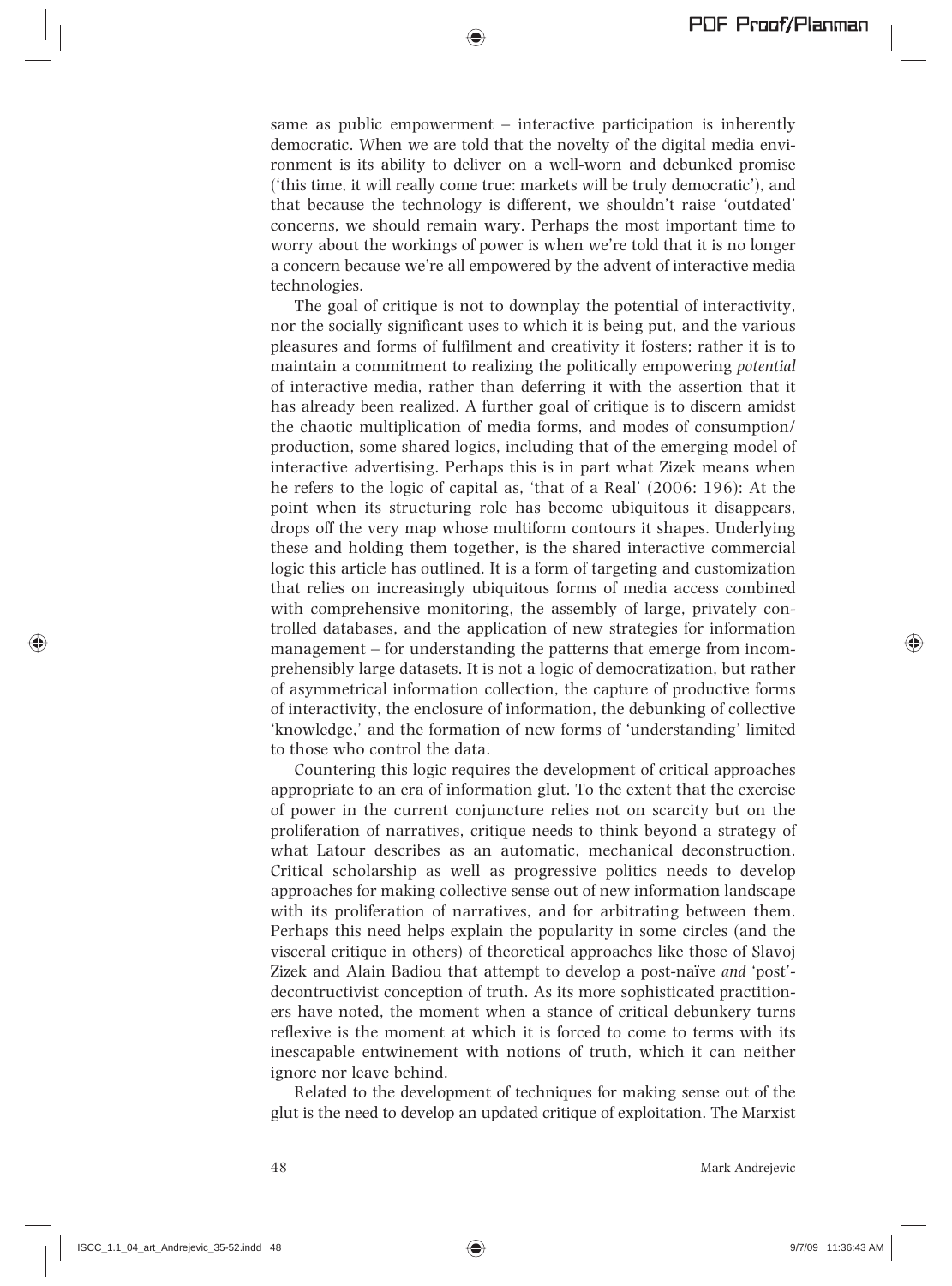conception was useful and productive in that it highlighted the logic of the unfree 'free' choice.

The choice to sell one's labour power at the prevailing rate was nominally a free one, but, insofar as it internalized the forms of violence and alienation that structured the terms of the choice itself, it remained coercive. To the extent that the celebration of interactivity equates the capitalist 'free' market with democracy, it is worth recalling this formulation and perhaps extending it. The users of interactive media freely agree to turn over control of information about themselves to Google, Facebook, and the like, but they do so on terms structured by those who own and control the means of interaction, communication, and community building, and will continue to do so as long as the commercial model remains the dominant one. The fact that important forms of communication, social networking, and information provision will be largely commercially supported has become taken for granted – a de facto concession to the ideology of 'the overthrow of matter' (Dyson et al. 1996).

The extent of the naturalization of this economic model is evidenced by the fact that it sounds odd these days to even suggest the possibility of non-commercial alternatives to the privatized networks that form the infrastructure for our commercial-drenched e-mails, our advertisementladen social networks, and indeed, the entire ad-supported infoscape. Even though it sounds curmudgeonly retro to focus on questions of ownership and labour, digital media provide a wealth of examples for alternative models, from publicly funded networks, to open-source code development, and shareware. Real interactivity means participation in shaping the structures that regulate our social lives – not just in increasing the range of choices available within the horizon of those structures and the social relations they help reproduce. The task of critical Media Studies is to differentiate this form of interactivity from what Zizek describes as 'pseudoactivity, the urge to "be active", to "participate", to mask the nothingness of what goes on' (Zizek 2008: 183). Such a distinction is crucial to the project of making interactivity live up to its promise, rather than settling for the claim that it already has.

#### **Works cited**

- Anderson, C. (2008), 'The End of Theory: The Data Deluge Makes the Scientific Method Obsolete', *Wired Magazine* 16:07, 23 June, http://www.wired.com/ science/discoveries/magazine/16–07/pb\_theory. Accessed 30 August 2008.
- *Associated Press* (2007), 'Microsoft invests in Facebook: \$240 million purchase puts startup's value at \$15 billion', *Oakland Tribune*, 25 October.
- Ayres, I. (2007), *Super Crunchers: How Anything Can be Predicted*, London: John Murray.
- Boyle, J. (2003), 'The Second Enclosure Movement and the Construction of the Public Domain', *Law and Contemporary Problems,* 66:33, pp. 147–178.
- Bryan, C. et al. (1998), 'Electronic Democracy and the Civic Networking Movement in Context', in Rosa Tsagarousianou, Damian Tambini, and Cathy Bryan (eds), *Cyberdemocracy: Technology, Cities, and Civic Networks*, London: Routledge.
- Coleman, S. (2003), 'A Tale of Two Houses: The House of Commons, The Big Brother House', *The Hansard Society*, www.clubepublic.org/eve/030708/Hansardb\_ b.pdf. Accessed 24 July 2005.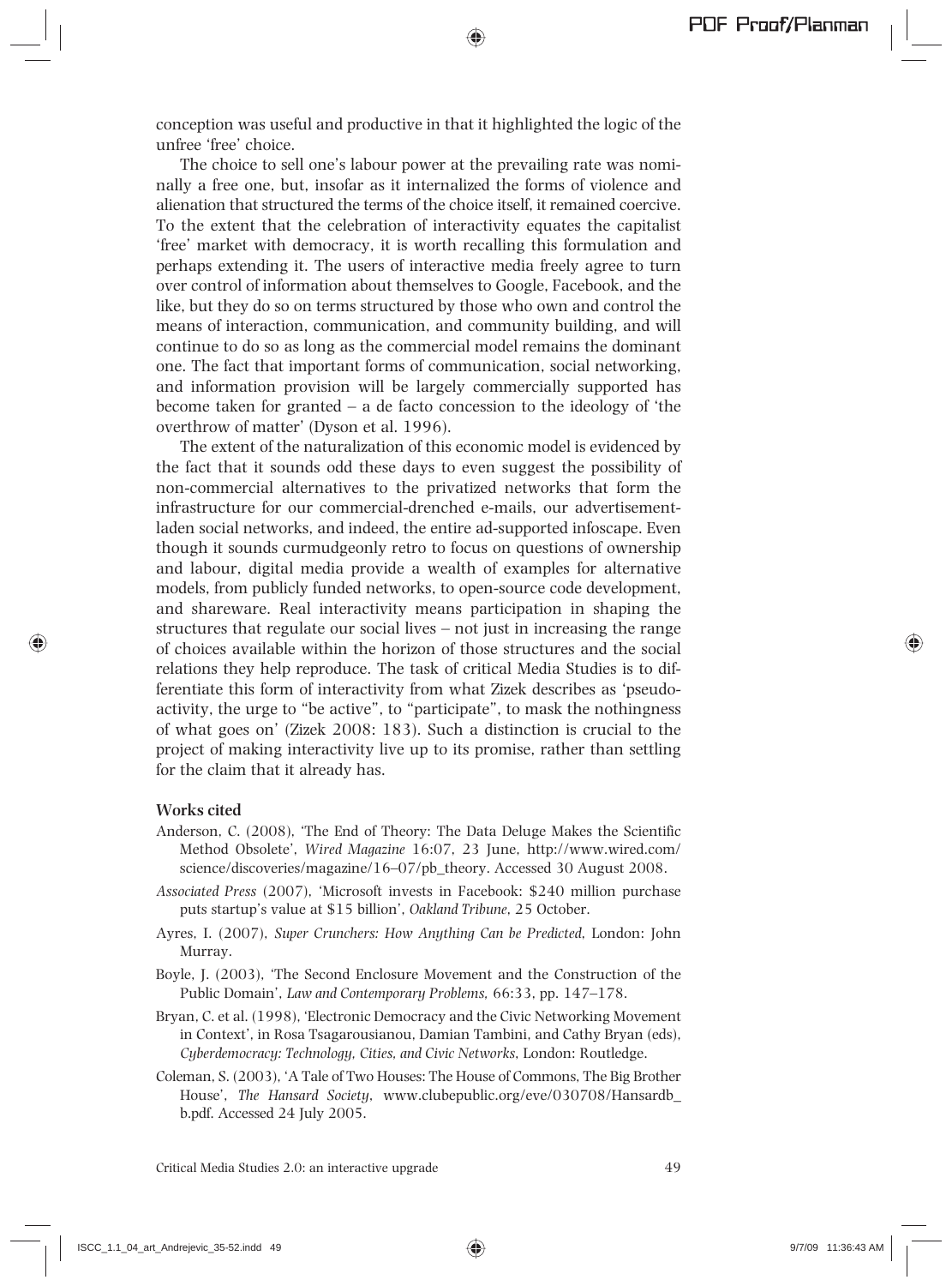- Dyson, E., Gilder, G., Keyworth, G. and Toffler, A. (1996), 'Cyberspace and the American Dream: A Magna Carta for the Knowledge Age', *The Information Society*, 12:3, pp. 295–308.
- Foucault, M. (1978), *The History of Sexuality Volume I*, New York: Pantheon Books.
- Glass, Z. (2007), 'The Effectiveness of Product Placement in Video Games', *Journal of Interactive Advertising*, 8:1, http://www.jiad.org/article96. Accessed 2 August 2008.
- Graff, G. (2008), 'Predicting the vote: Pollsters identify tiny voting blocs', *Wired Magazine* 16:07, 23 June, http://www.wired.com/science/discoveries/magazine/ 16–07/pb\_vote. Accessed 30 August 2008.
- Grossman, L. (2006), '*Time'*s Person of the Year: You', *Time*, 13 December, http:// www.time.com/time/magazine/article/0,9171,1569514,00.html. Accessed 10 August 2008.
- Jarrett, K. (2008), 'Interactivity is Evil! A critical investigation of Web 2.0', *First Monday*, 13:3, http://www.uic.edu/htbin/cgiwrap/bin/ojs/index.php/fm/article/ view/2140/1947. Accessed 10 July 2008.
- Horkheimer, M. and Adorno, T. (1993), *Dialectic of Enlightenment*, New York: Continuum.
- Krugman, P. (2002), 'The new Gilded Age', *The New York Times*, 20 October.
- Latour, B. (2004), 'Why has Critique Run out of Steam? From Matters of Fact to Matters of concern,' *Critical Inquiry,* 30 (Winter), pp. 225–245.
- Marshall, J. M. (2003), 'The post-modern president,' *Washington Monthly*, http:// www.washingtonmonthly.com/features/2003/0309.marshall.html. Accessed 20 August 2008.
- Merrin, W. (2008), 'Media Studies 2.0: My thoughts …', *Media Studies 2.0 Forum*, personal blog, 4 January, http://twopointzeroforum.blogspot.com/. Accessed 2 August 2008.
- Pearce, C. (1997), *The Interactive Book,* New York: Penguin.
- Rheingold, H. (1993), *Virtual Community: Homesteading the Electronic Frontier*, Reading, MA: Addison-Wesley.
- Spencer Reiss, S. (2006), 'His space', *Wired.com*, http://wired.com/wired/archive/ 14.07/murdoch\_pr.html. Accessed 18 July 2007.
- Suskind, R. (2004), 'Faith, Certainty, and the presidency of George W. Bush', *The New York Times Magazine*, 17 October, http://www.nytimes.com/2004/10/17/ magazine/17BUSH.html. Accessed 18 August 2008.
- Turkle, S. (1997), *Life on the Screen: Identity in the Age of the Internet*, New York: Simon & Schuster.
- Wiener, N. (1948), *Cybermetics or Control and Communication in the Animal and the Machine*, Boston, MA: The MIT Press.
- Zizek, S. (1996), *The Indivisible Remainder: An Essay on Schelling and Related Matters,*  London: Verso.
- Zizek, S. (1999), *The Ticklish Subject,* London: Verso.
- Zizek, S. (2006), 'Schlagend, aber Nicht Treffend!', *Critical Inquiry*, 22, Autumn, pp. 185–211.
- Zizek, S. (2008), *Violence*, London: Profile Books.

#### **Suggested citation**

Andrejevic, M. (2009), 'Critical Media Studies 2.0: an interactive upgrade', *Interactions: Studies in Communication and Culture* 1: 1, pp. 35–51, doi: 10.1386/iscc.1.1.35/1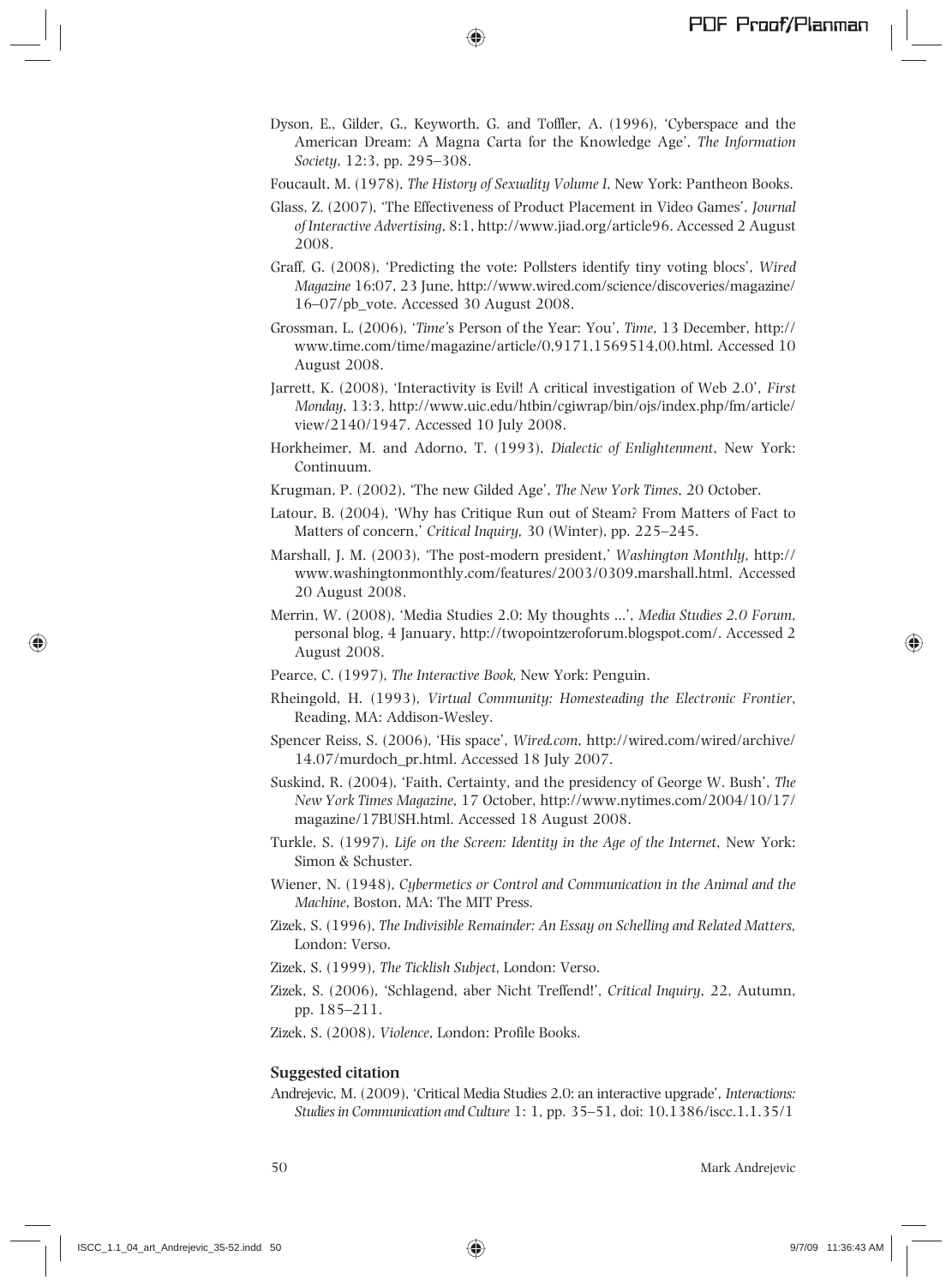#### **Contributor details**

Mark Andrejevic is assistant professor in the Communication Studies Department at the University of Iowa and a postdoctoral research fellow at the University of Queensland's Centre for Critical and Cultural Studies. He is the author of two books*, iSpy: Surveillance and Power in the Interactive Era* (2007), and *Reality TV: The Work of Being Watched* (2004), as well as numerous articles and book chapters on surveillance, digital media, and popular culture.

Contact: Centre for Critical and Cultural Studies, Level 4 Forgan Smith Tower, University of Queensland, Brisbane 4072, Australia. E-mail: m.andrejevic@uq.edu.au